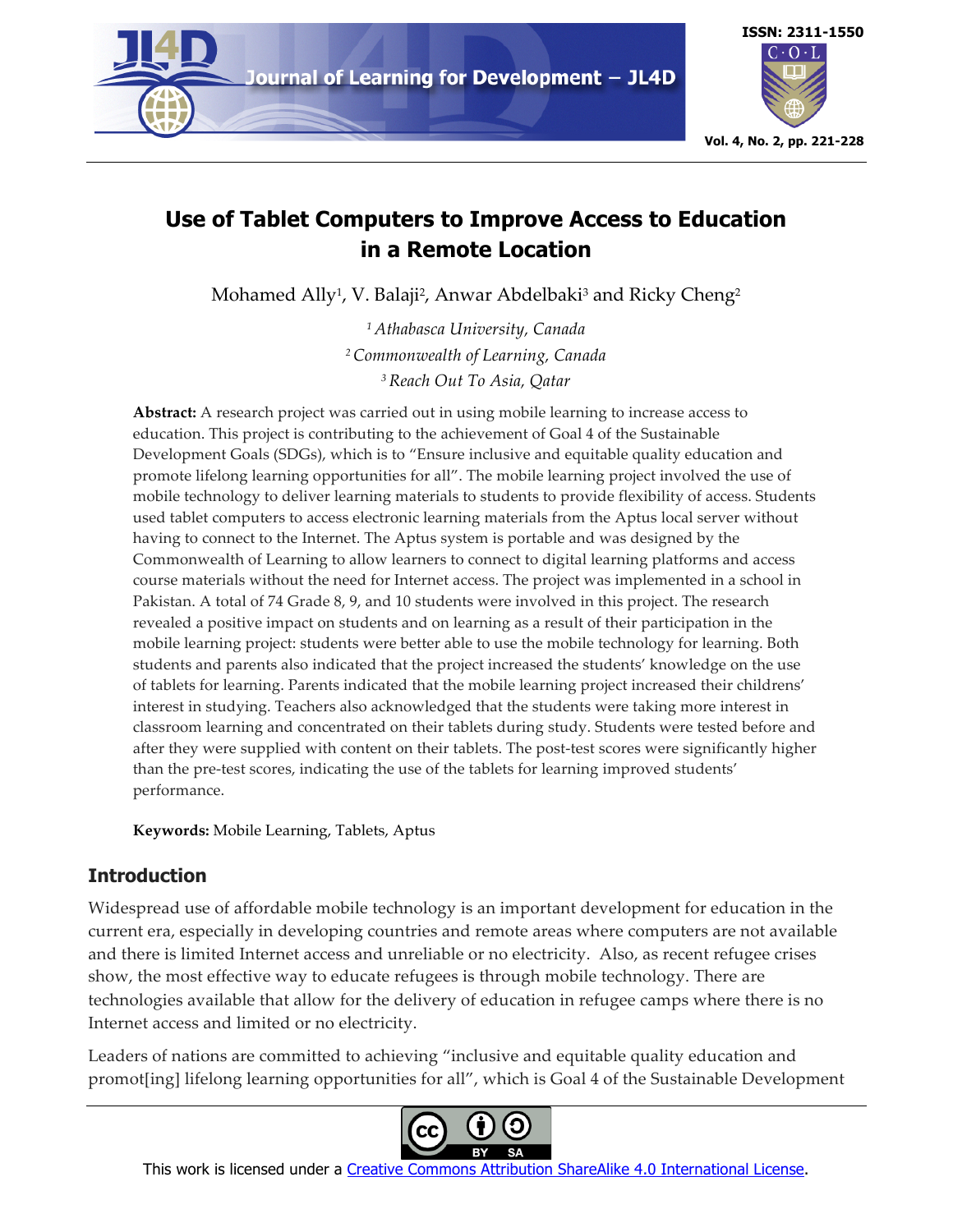Goals (SDGs). To provide education for all, governments have no choice but to use mobile technology to educate citizens in some contexts. The technology can be recharged using alternate power sources, such as solar and wind, and learners can access learning materials from local servers. In developed countries, students already have mobile devices that they can use for learning. In some countries the use of mobile technology is banned (Beeston, 2017). Rather than ban the use of mobile devices in schools, teachers should be trained on how to use mobile technology in education and the school system should be mobile-friendly. Use of mobile technology should be integrated into the learning process. There is no turning back, since mobile technologies are here to stay and they have to be part of the delivery mix (Philip, 2017).

The research project described in this paper used flexible technologies to deliver education anywhere and at anytime. Research was carried out in using tablets to increase access to education in Swat, Pakistan. The project was implemented in Allama Iqbal Public School and College Kanju Swat, Pakistan. Grades 8, 9, and 10 were involved in the project. The mobile learning project involved the use of tablets and a local server called Aptus to deliver learning materials to students and to provide flexibility of access to electronic learning materials. The Aptus system was developed by the Commonwealth of Learning (COL). It is a portable system and was designed to allow students to connect to digital learning platforms and access course materials without the need for grid electricity or Internet access. This ideal situation was found in an area like Swat where there is limited or no access to the Internet and an unreliable supply of electricity. Moreover, the costs of the Aptus system and the tablet computers are reasonable, which makes them a good choice for large-scale implementations.

All learning materials were saved on the Aptus device. In the delivery system, students used the wireless capability of the tablet computers to access the learning materials from the Aptus system and then they completed learning activities individually and in small groups. To orient teachers, four days of training was conducted for three teachers from Allama Iqbal Public School & College Kanju Swat, Pakistan.

The following research questions guided the research conducted in this project:

- 1. How effective is mobile learning as a delivery method for learning and student support as measured by students' performance?
- 2. How do students react to the use of mobile learning as a learning and support method as measured by students' feedback?
- 3. What are teachers' experience using mobile learning as a teaching and delivery method as measured by teachers' feedback?

# **Literature Review**

The project provided students and teachers of schools in remote locations with access to electronic learning materials on a local server without the need for grid electricity or the Internet. Without technology such as the Aptus system, teachers and students in remote locations of Pakistan are at a disadvantage in accessing education. They cannot access electronic learning materials that are current. The Aptus system consists of a server that allows students and teachers to access learning materials on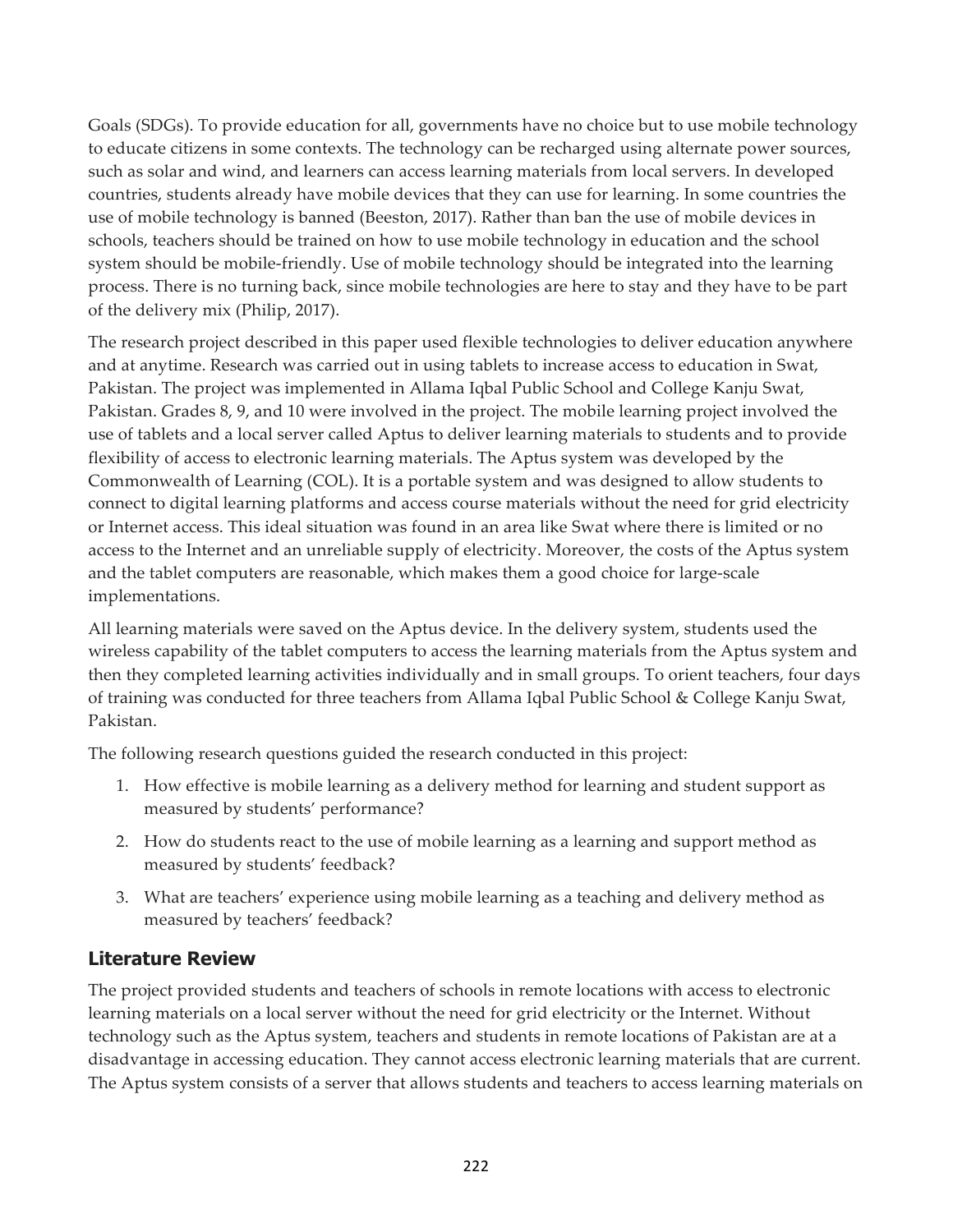tablets that can be charged (COL, 2016). The project focused on pedagogical approaches including drill and practice, tutorials, project based learning, and problem based learning.

As organizations and governments around the world implement accessible education for all, they must generate a sense of urgency to deliver education on mobile devices so that learners can access learning materials from any locations and at any time, especially for students living in remote areas and in different time zones (Ally & Tsinakos, 2014; Dolan, 2016). The Aptus mobile learning system can be used in remote areas, since the learning materials are stored on a local server and students access them from the server using the wireless capability of the tablets (COL, 2016). With systems such as the Aptus, learning will move further outside of the classroom and into the learner s' environments, both real and virtual, thus becoming more situated, personal, collaborative and lifelong (Naismith, Lonsdale, Vavoula, & Sharples, 2006). However, teachers will need to be trained to develop and deliver education using mobile technology (Harper & Milman, 2016). The effectiveness of mobile learning depends on how creative the teachers are when developing mobile learning materials (Mohamed, Chebbi, and Behera, 2016).

The growth of the use of mobile devices has surpassed the growth of any technology in our history (Pew Research Center, 2017). These devices are seen by citizens around the world as a way to add flexibility to their lives and by governments to give citizens the opportunity to have equal access to education. Mobile technologies such as the Aptus system are here to stay and will be used in all segments of education to reach the goal of education for all (Ally, 2009; Ally, 2014; Gaskell & Mills, 2009). Gaskell and Mills (2009) list the different ways mobile technologies can be used in education. These include administration of learning, monitoring students' progress, providing learner support, presenting interactive activities to promote higher-level learning, delivery of learning materials, use of context specific activities, just-in-time learning, and reaching the disabled. Mobile learning facilitates equal opportunity for all by allowing learning to be accessible across time zones and locations and where distance is not issue for the learner. Wireless mobile devices are small enough to be portable, which allow learners to use the device from any location to interact with other learners from anywhere and at any time to share information and expertise, complete a task, or work collaboratively on a project. The multimedia capabilities of the tablets allow students to access multimedia materials, which motivate students to learn and enhance learning because of the different levels of processing (Mayer, 2009).

Mobile learning benefits learners since they can use mobile devices to learn in their own learning community where situated learning, authentic learning, context aware learning, contingent learning, augmented reality mobile learning, and personalized learning are encouraged (Traxler, 2010). Use of mobile technology by learners will help learners develop the 21<sup>st</sup> century skills required when they join the work force (Bestwick & Campbell, 2010), such as conducting online research, use of technology, becoming independent thinkers, and using virtual communication. Teachers will have to be creative when they develop mobile learning materials to provide learners with 21<sup>st</sup> century skills (Dold, 2016; Henriksen, et al, 2016).

# **Methodology**

The mobile learning project was implemented in a school for four weeks. Teachers from Grades 8, 9 and 10 prepared study plans for delivery on the tablets. All learning materials were loaded on the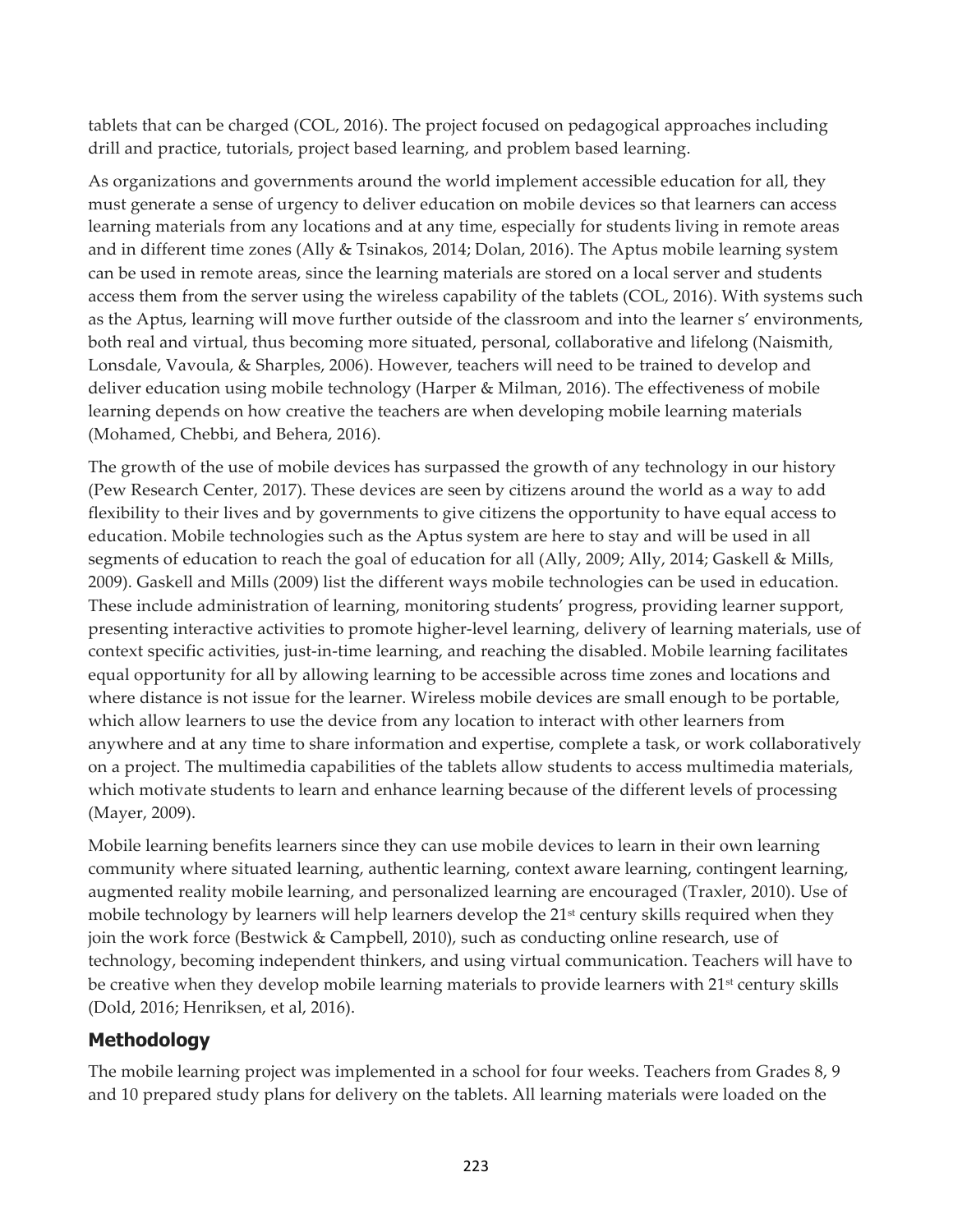Aptus server. The project used a blended learning approach, consisting of face-to-face instruction and mobile learning where students used the tablets to access learning materials from the Aptus system to learn independently. The teachers served as tutors while the students worked independently to complete the lessons. Data was collected in the areas of knowledge, attitude and behavior about the use of tablets for learning from the students who were the main target group of the project. Qualitative data was also collected from teachers, parents and students to obtain feedback on their attitude and knowledge on the use of mobile learning. The pre- and post-data provided evidence on how use of tablet in teaching improved the quality of education.

The study was conducted in Allama Iqbal Public School & College Kanju Swat, Pakistan. The data was collected at school level from three grades (8, 9 and 10). The Grade 8 subject was Pakistan Study, the Grade 9 subject was English, and the Grade 10 subject was Physics. Overall, 77 students participated in the study. Three students dropped out during post-data collection, so 74 students participated in pre- and post-data collection. Data collection included pre- and post-questionnaires to get student feedback on the mobile delivery system, and content testing to determine how much students learned. In addition, six (three pre- and three post-) focus group discussions were held with students from each grade and six (three pre- and three post-) focus group discussions were held with parents of students from each grade. Six (three pre- and three post-) interviews were held with three trained teachers who were involved in the project.

The pre-questionnaire was designed to determine students' background on their experience of using technology and how much they knew about the subject. The post-questionnaire was designed to determine if students benefitted from using the technology to learn and how much they learnt about the subject. Focus group discussions were held with the students after they used the technology to get feedback on their feelings and experience of using the technology to learn. Focus group discussions were also held with parents to determine how their children benefitted from the innovative learning method. Also, the teachers were interviewed to determine their experience in using the technology to teach.

# **Results and Discussion**

The data was collected and analyzed by an independent research assistant who had no connections either with the schools involved with the research or with the lead researcher and the research funding agencies.

### **Pre- and Post-Questionnaire Responses**

1. *Used computers or tablets before*: The students were asked whether they had used a computer or tablet before. Seventy-nine percent of students said they had never used a computer or tablet before the start of the project. The 21% who said that they used a computer or tablet before were from Grades 9 and 10. It seems as if the older students had computer experience compared to the younger students. Upon completion of the project all students were able to use the tablets to learn. The students benefitted from the project since the majority of the students were able to use the tablets for the first time. Also, in the focus group discussion, the students mentioned that after they used the computer to learn they understood how the computer could be used for learning purposes.

2. *Have a computer at home*: At the start of the project only 19% of students said that they have computer at home. After the project, 25% said that they have a computer at home. It seems as if the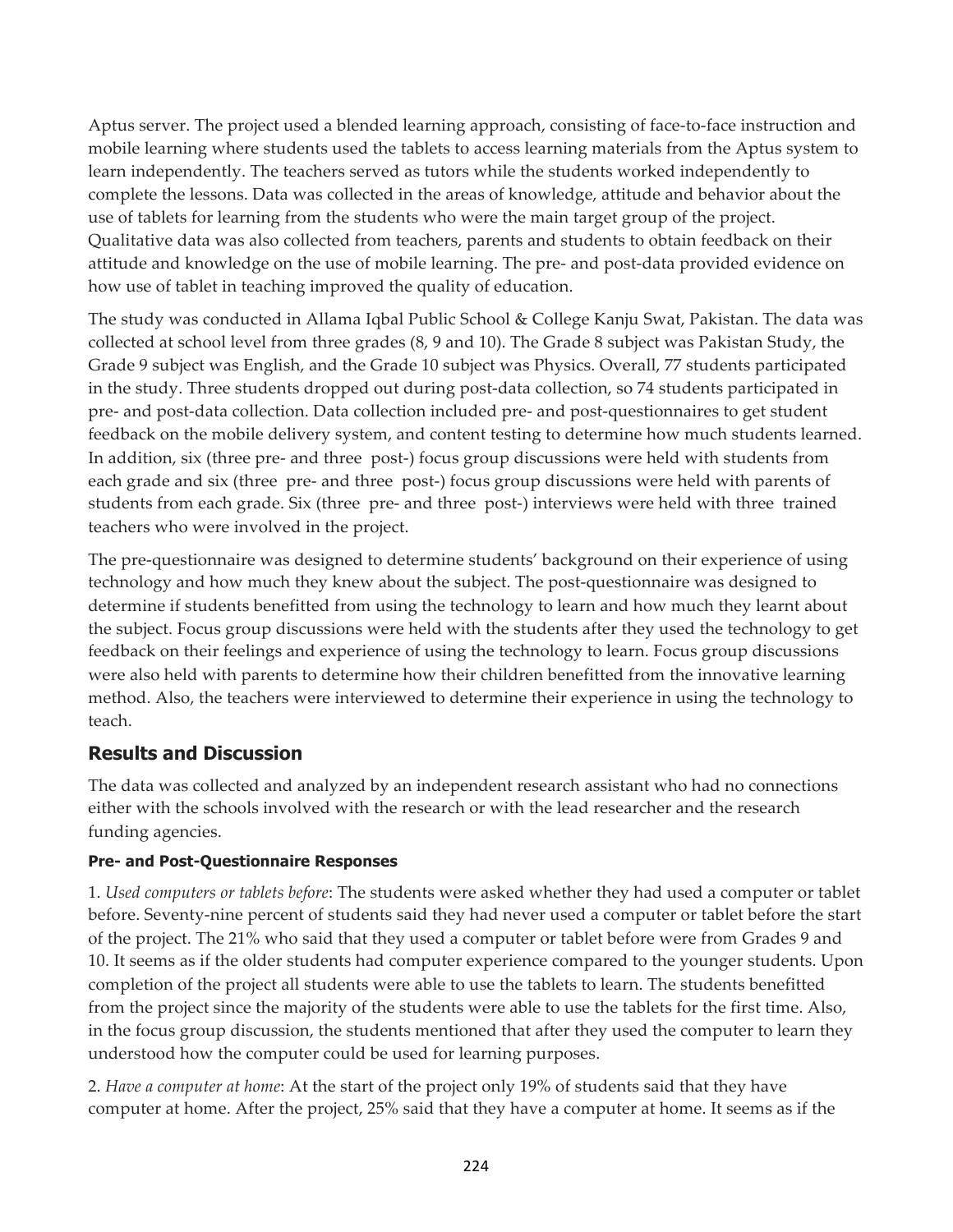students' use of the tablets at school influenced some parents to purchase home computers. At the focus group with the students, some students mentioned that before the project their parents did not allow them to use computers at home; however, after the project parents allowed them to use computers at home to learn. It appears that after the project some parents saw the benefit of using a computer to learn and they allowed the students to use a computer at home

3. *Would enjoy using computers to learn*: Before the start of the project, students were asked whether they would enjoy using computers to learn. The response was positive, with 97% agreeing or strongly agreeing. The same response was obtained after the students used the tablets to learn. The use of the tablets in the project did not change the students' positive feelings about using the tablets to learn. Young students are motivated to use technology to learn and if given the opportunity they will use technology to learn. This is clearly demonstrated by a research project conducted by Mitra (2014).

4. *Improved computer skills*: Upon completion of the project, students were asked whether participation in the project improved their computer skills. Ninety-six percent said that using the tablets to learn improved their computer skills. It appears that one of the benefits of using the tablets to learn was improved students computer skills, which is important for the digital era in the 21<sup>st</sup> century.

5. *Comfort in using the tablets to learn*: Before the start of the project, students were asked whether they would be comfortable using the tablets to learn. Seventy-eight percent said they would be comfortable. Upon completion of the project, students were asked to indicate their level of comfort using the tablets to learn. All students agreed that they were comfortable using the tablets to learn.

6. *Use of tablets improved academic performance*: At the completion of the project, 98% of students said that use of tablets improved their academic performance.

7. *Learning alone*: The project used a blended approach where students used the tablets to learn alone some of the time. Before the start of the project students were asked whether they enjoy learning alone. Fifty-eight percent said that they did. Upon completion of the project, 89% said that they enjoyed learning alone after using the tablets to learn. Learning alone is an important skill for future implementation of mobile learning and for the delivery of education in remote locations.

### **Pre- and Post-test**

A pre-test was administered before students used the tablets to learn to determine their prior knowledge of the course content. Upon completion of the project, where students use the tablets in a blended format to learn, a post-test was administered to determine how much they learned. Both the pre- and post-tests measured the achievement of the course learning objectives and they were parallel, which made sure they measured the same learning objectives. T-test was conducted to determine if there were any significant differences between performance on the pre-test and the post-test. Results indicated that there was a significant difference ( $p < 0.05$ ) indicating that students perform significantly better on the post-test (mean = 62.92) when compared to the pre-test (mean = 43.27).

# **Feedback from Focus Groups**

### **1. Teachers' Feedback**

The teachers prepared their learning materials and loaded them on the Aptus server or they used existing open access materials that were on the server. The teachers liked the option of storing all of the learning materials on the server so that students can access the learning materials from one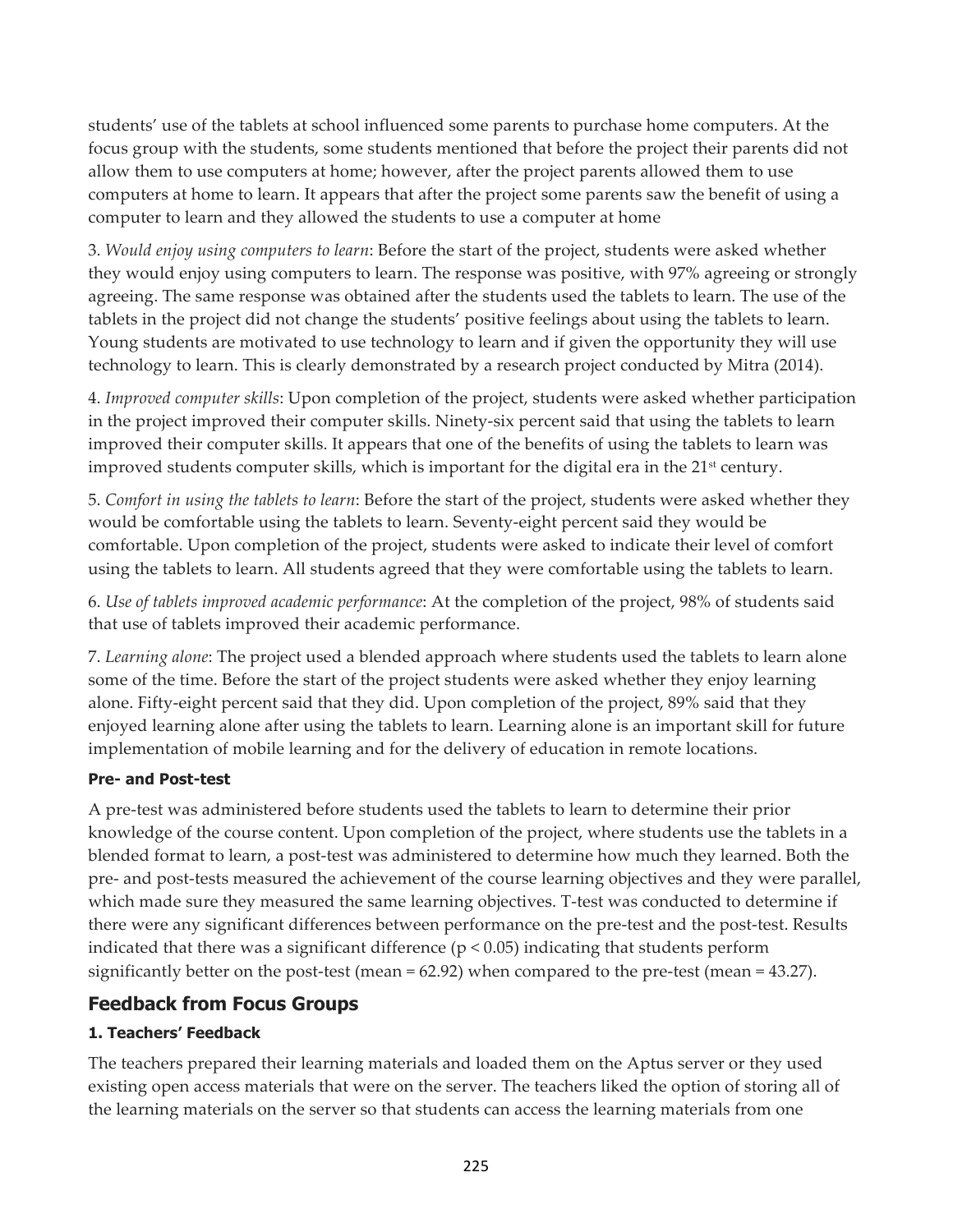location. This also prevented students from having to access the Internet, which is restricted in some school systems. The teachers also mentioned that they developed personally and professionally when using the mobile technology system for teaching. The teachers liked the multimedia capabilities of the tablets, which allowed students to look at videos and pictures. The multimedia made students more attentive to the lessons, which may have improved their performance. Use of video motivated students to learn. The teacher found the blended approach, which combined independent study and teacher directed classes, as appropriate for teaching the students. They mentioned that the blended approach that used the tablets is more effective than the traditional way of teaching, since students are able to access a variety of materials and can review the learning materials at any time using the tablets. The teachers also reported that the students were able to quickly learn how to use the tablets to access the learning materials. The students also showed more interest in learning after they started to use the tablets.

The teachers reported a few challenges. The teachers were trained on how to use the technology three months before the implementation. As a result, the teachers had to re-learn how to use the technology immediately before the implementation. Also, the teachers said that they needed technical support during the implementation. Providing technical support is important for innovative projects, such as this project, to succeed.

#### **2. Students' Feedback**

The students mentioned that the tablets make it easy to learn and they can download the lessons on memory card and take the card home to access the lessons using their home computers. Some students also reported that they learn faster when using the tablets. One student mentioned that with the tablets, they could zoom out to make the text larger for easy reading, especially for students with eyesight problems. This is one example of how the tablets and other technologies can be used to educate the disabled.

# **Conclusion**

In the electronic era, where all sectors of society are becoming digital, it is important for students to be computer literate to survive in the  $21<sup>st</sup>$  century. Allowing students to learn using electronic devices, such as tablets and computers, will improve their computer and research skills. At the same time, as students access learning materials using digital devices, they learn independently, which allows them to be self-directed and become independent thinkers. These are important skills for the 21<sup>st</sup> century workplace.

Results from this project demonstrate that the use of mobile technology to access and interact with electronic learning materials benefit students' academic performance and improve their ICT skills to prepare them for the technological era. The Aptus system, along with the tablets, provides flexible access to education that can help to reach students in remote locations, especially girls, who face many restrictions in obtaining a basic education. This landmark project is contributing to the achievement of Goal 4 of the Sustainable Development Goals (SDGs) to: "Ensure inclusive and equitable quality education and promote lifelong learning opportunities for all". Schools in remote locations will benefit from the results of this project. Use of mobile learning is a great opportunity to provide education for all and nations must generate a sense of urgency to innovate education using mobile technology to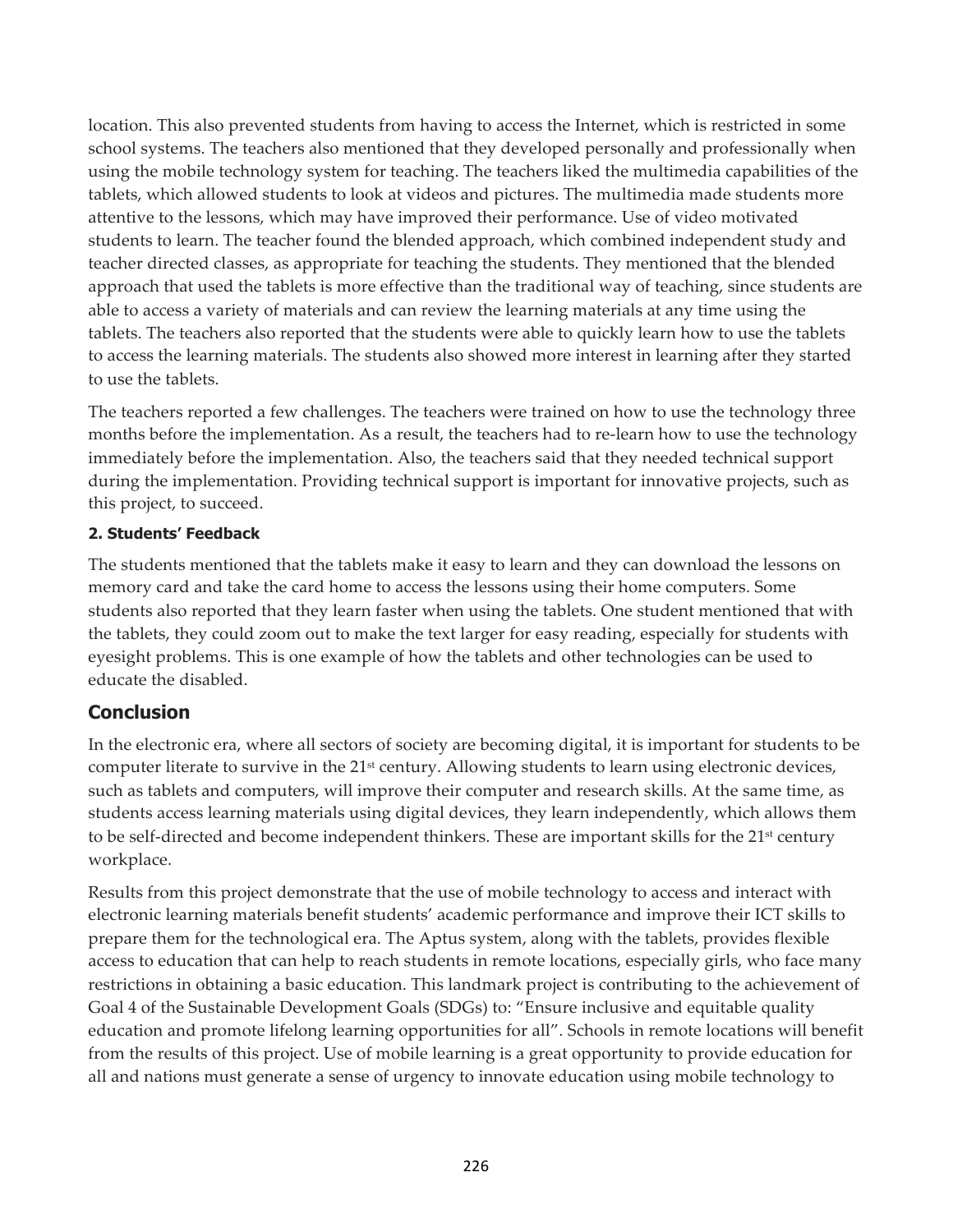educate all citizens to change the world. Based on the outcomes of the project, it is recommended that the project be scaled up to reach more students in remote areas and disadvantaged areas.

Mobile technologies are becoming more powerful and with the use of apps, which students can download in order to learn from anywhere. As technology emerges with wearable devices and 3D glasses, there will be opportunities for using augmented and virtual reality so that students in remote locations and refugee camps can get real life experience in different contexts through virtual worlds (Campbell & Cameron, 2016). The use of wearable devices and 3D glasses requires minimal power so they are easy to re-charge. Learning materials will be available as open education resources and will exist in the Cloud so learning can take place there (Mitra, 2014).

The use of these emerging technologies will revolutionize the delivery of education so that there can be education for all to achieve Goal 4 of the Sustainable Development Goals.

#### **Acknowledgements**

Thanks to Reach Out to Asia (ROTA), a Center of Qatar Foundation, and the Commonwealth of Learning (COL) for providing funding and support to complete this research project. Also, thanks to Care International and IDEA for providing support for the project in Pakistan.

#### **References**

- Ally, M. (2014). *Increasing access to education for all through mobile learning*. Vancouver: Commonwealth of Learning. Retrieved from http://oasis.col.org/handle/11599/703
- Ally, M., & Tsinakos, A. (Eds.). (2014). *Increasing access through mobile learning*. Vancouver: Commonwealth of Learning. Retrieved from http://oasis.col.org/handle/11599/558
- Ally, M. (Ed.). (2009). *Mobile learning: Transforming the delivery of education and training*. Edmonton: AU Press Retrieved from http://aupress.ca/index.php/books/120155
- Bestwick, A., & Campbell, J.R. (2010). Mobile learning for all. *Exceptional Parent*, *40*(9), 18-20.
- Beeston, L. (2017, February 18). Toronto school bans cellphones from class. *The Star*. Retrieved from https://www.thestar.com/news/gta/2017/02/18/toronto-school-bans-cellphones-from-class.html
- Campbell, C., & Cameron, L. (2016). Scaffolding learning through the use of virtual worlds. In Sue Gregory et al (Eds.), *Learning in virtual worlds: Research and applications* (pp. 241-259)*.* Edmonton: AU Press.
- COL (n.d.). *Classroom without walls.* Retrieved from. https://www.col.org/sites/default/files/Aptus-Brochure.pdf
- Dolan, J.E. (2016). Splicing the divide: A review of research on the evolving digital divide among K–12 students. *Journal of Research on Technology in Education*, *48*(1), 16-37, DOI: 10.1080/15391523.2015.1103147
- Dold, C.J. (2016). Rethinking mobile learning in light of current theories and studies, *The Journal of Academic Librarianship*, *42*(6), 679-686.
- Gaskell, A., & Mills, R. (2009). Using mobile technology for learner support in open schooling: A European perspective. In S. Mishra (Ed.), *Mobile technologies in Open Schools* (pp.65-89). Vancouver: Commonwealth of Learning. Retrieved from http://oasis.col.org/handle/11599/78.
- Harper, B., & Milman, N.B. (2016). One-to-one technology in K–12 classrooms: A review of the literature from 2004 through 2014. *Journal of Research on Technology in Education*, *48*(2), 129-142, DOI: 10.1080/15391523.2016.1146564